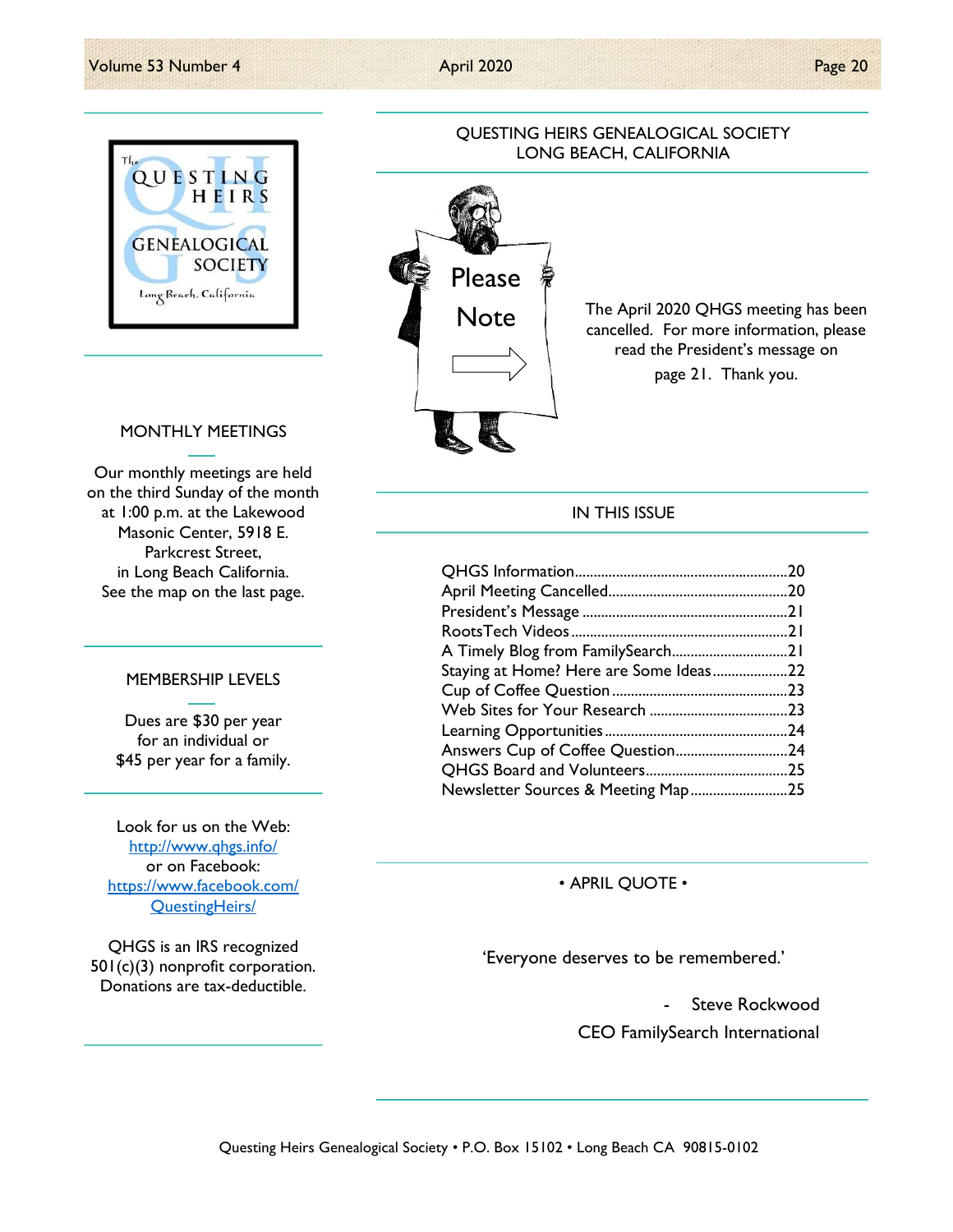# •QHGS President's Message •

In the wake of the COVID-19 virus epidemic, we will be canceling our April meeting. Since news of the virus seems to change on a daily basis, we will leave the option open for having our May meeting. If the social distancing guidelines are still in place at that time, we will cancel again and hope to be able to gather together in June. Please stay safe.

In the meantime, let's take this time to work on our genealogy. Scan your photos and put into your computer or online programs, read books that seem to stay on the shelves and learn a new technique thru a webinar or You Tube.

If you have any questions, concerns, ideas or suggestions, please let me know. You can find my contact information in the member directory.

Christina "Tina" McKillip

# RootsTech 2020

My husband and I just returned from this year's RootsTech conference in Salt Lake City. We heard some wonderful speakers over our three days in Utah and learned a lot. I hope to share more with you in coming issues. For now, you might enjoy viewing some of the sessions online at https://www.rootstech.org/category/2020rootstech-sessions. A few of those 19 sessions are:

- $\checkmark$  'What's New at Ancestry' with Christa Cowan
- $\checkmark$  'Finding Your Elusive Female Ancestors' with Julie Stoddard
- $\checkmark$  'Introduction to What Are the Odds? (WATO)' with Leah Larkin
- $\checkmark$  'DNA Genealogy and Law Enforcement: All the Facts' with Blaine **Bettinger**
- $\checkmark$  'Adding Branches to Your Family Tree Using DNA' with Angie Bush



# • A Timely Blog from FamilySearch •

You might enjoy reading the FamilySearch's Blog 'Virtual Tours – 19 Ways to Travel from Home'. It has links to virtual tours from around the world at https://www.familysearch.org/blog/en/virtual-tours-travel-from-home/ Here are a few you will read about complete with hyperlinks:

- $\checkmark$  Vatican Museums
- $\checkmark$  Louvre
- $\checkmark$  Taj Mahal
- $\checkmark$  Filis Island
- $\checkmark$  British Museum
- $\checkmark$  Carlsbad Caverns
- $\checkmark$  Great Barrier Reef
- $\checkmark$  Smithsonian National Museum of Natural **History**
- $\checkmark$  Buckingham Palace
- Gardens of Versailles
- $\checkmark$  National Museum of Anthropology in Mexico City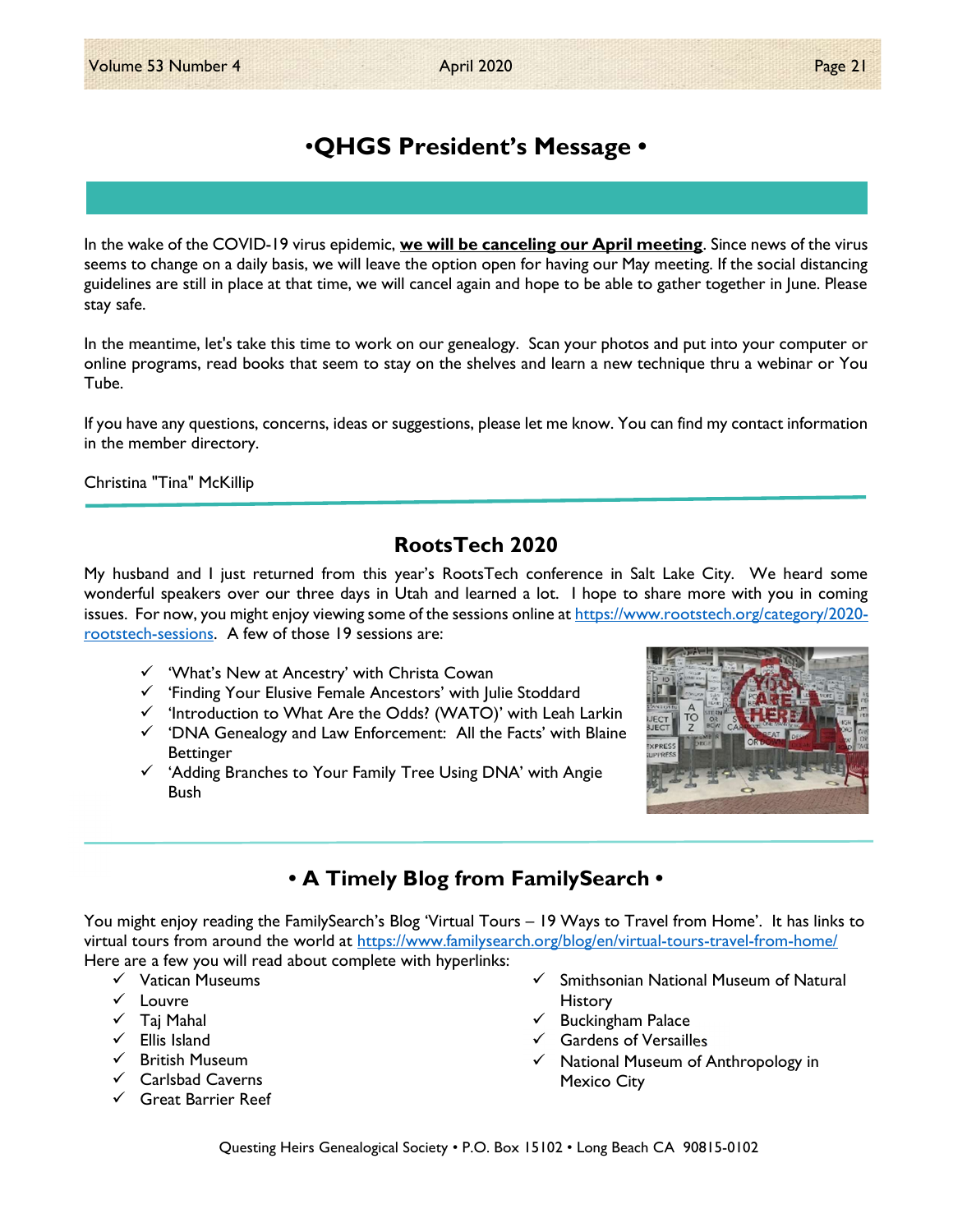# • Staying at Home? Here Are Some Ideas •

Are you finding that you have some extra time on your hands as we 'socially distance' ourselves while there is a stay-at-home order in place because of COVID-19? Maybe you've had to curtail volunteer work, concerts, bunko, shopping, lunches out, or appointments. Here are some ideas to keep busy.

### G E N E A L O G Y I D E A S

•Are you interested in extending your genealogy education? Read Family History Daily's article '7 Places to Find Free Genealogy Courses and Webinars Online' at: https://familyhistorydaily.com/genealogy-

resources/7-places-to-find-free-genealogy-coursesand-webinars-online/

•Take a deep dive into your family tree. There must be someone or a mystery that you've said 'if only I had more time' I'd look at. Maybe you want to research one ancestor in depth or extend one line on your tree.

•Do you have copies of the obituaries for your ancestors? Who knows, maybe a lateral ancestor's obit might have a clue to a brick wall you've had. Make a list of those that you are missing and set out to find them. Are they in newspaper archives, other family trees or perhaps a relative has a copy?

•Scan and label your old family photos. Share them with others digitally. Make a digital copy for them as a gift for the next holiday or birthday.

•Organize your paper and digital files. Label them so that they make sense to anyone who might view them.

•Read the FamilySearch blog '52 Stories Weekly Questions'. You may recall that the idea was to take one question each week and write a short story. This will help you complete your family story. Challenge yourself to answer at least two of these questions each week. You have the time to work on those stories now.

https://www.familysearch.org/blog/en/52storiesweekly-questions/

### O THER IDEAS

• Board games. For example, we played three rounds of Trivial Pursuit yesterday and had a lots of fun. (Full disclosure – we used the kids 8+ version.) Or play online games like solitaire.

•Read a book you've been putting off that is sitting on your bookshelf right now.

•Watch those DVDs you haven't had time for yet.

•Learn new phrases in another language. ¿Tienes toallas papel? (Do you have any paper towels?)

•Scroll though Hulu, Netflix, Amazon or your cable carrier's for movies that are showing. Make a list of those that you might want to watch.

•Work on some of the smaller tasks on your to do list.

•Binge watch a series on television. Consider watching series you viewed when you were younger like Dragnet, The Andy Griffith Show, or Perry Mason.

•Learn about a new hobby. There are plenty of places to learn. Try looking at Pinterest and YouTube first. Several years ago, I started to crochet rag rugs like my great grandmother made.

•Facetime, Skype, text or call family and friends. Ask your children if they could send a short video of a grandchild you can't visit with right now.

•Take walks and/or continue your exercise program at home.

•Ask a friend for suggestions on fun things to do while home.

•Finally, pull out a puzzle that you already have. •What is on your list to do?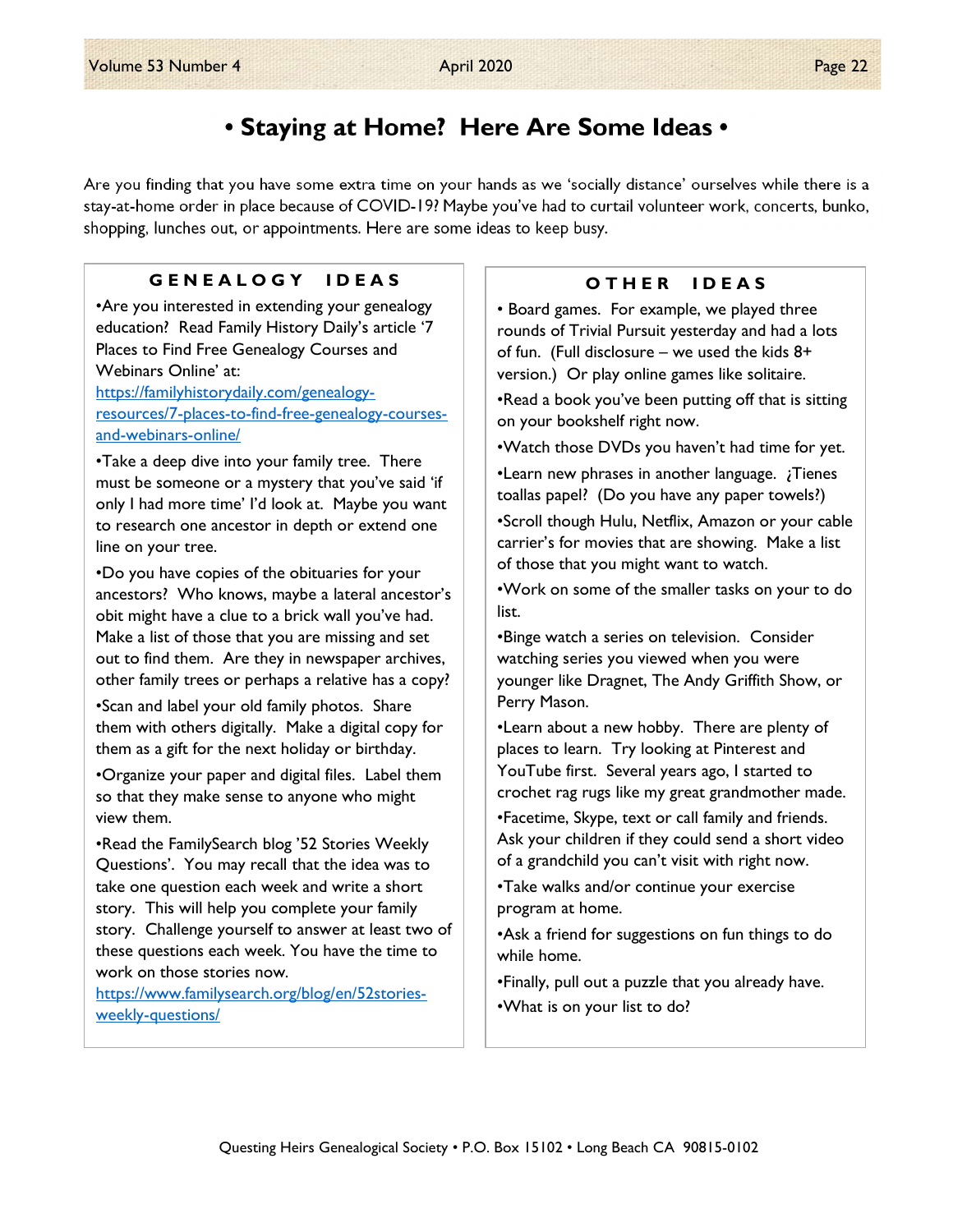# • Cup of Coffee Question •

At our monthly QHGS meetings, we hold a drawing for a donated gift card. Each member present has a chance to win if they answer the genealogy or history question published in the newsletter correctly. While there will not be a prize this month, it might be fun to see how much you can find out using your research skills from home.

The answers to the questions below can be found on page 24. How many answers can you find?

The photo shown is a marriage photo. The couple pictured and the photographer were all born in Norway. The photography studio is O.E. Flaten in Moorhead, Minnesota.

The only identification of the couple is handwritten on the back of the photo. It says: 'Bride: Salveson girl' and "Groom: Dreng Bekkerus'. The groom's father was most likely Torjus Drengsen Bekkerus. Consider reading more about Norwegian naming patterns at https://www.naha.stolaf.edu/genealogy/naming.htm.

- 1. What year was the photographer, Ole Ericksen Flaten, born?
- 2. What was the bride's full name?
- 3. What was the groom's full name?
- 4. According to the 1910 census, when did Dreng immigrate?
- 5. According to the 1920 census, when did Ole Flaten immigrate?
- 6. When and where were the couple actually married?
- 7. Can you find their marriage recorded in church records and where?
- 8. How old were the bride and groom when they married?

# • Web Sites for Your Research •

At RootsTech, we heard about many web sites of interest to researchers. Here are just a few.

•The FamilySearch Library digitizes **family and local histories**. These and other collections are online and searchable at https://www.familysearch.org/library/books/. Can't get to the FHL or their partner Libraries. Access their collections from the FamilySearch link. Their collection includes family history books from their partners at:

- $\checkmark$  Allen County Public Library Genealogy **Center**
- $\checkmark$  Arizona State Library
- $\checkmark$  Birmingham Public Library
- $\checkmark$  BYI Family History Library
- $\checkmark$  Houston Public Library
- $\checkmark$  Dallas Public Library
- $\checkmark$  Historical Society of Pennsylvania
- $\checkmark$  Midwest Genealogy Center
- $\checkmark$  Onondaga County Public Library
- $\checkmark$  Ontario Ancestors (The Ontario Genealogical Society)
- $\checkmark$  St. Louis County Library
- $\checkmark$  University of Florida George A Smathers Libraries

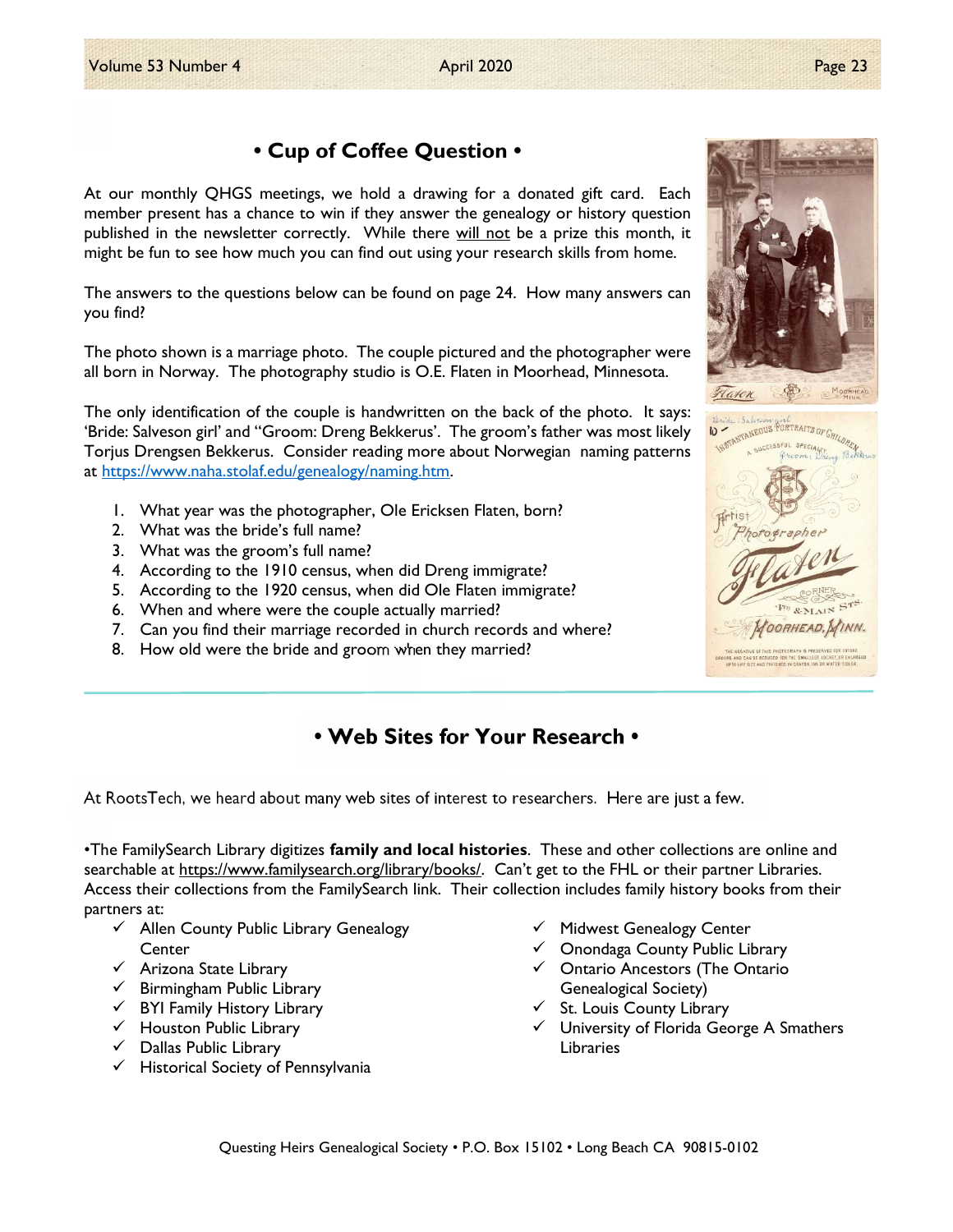David Rumsey's collection of physical maps has been donated to Stanford Museum. It is a collection of more than 150,000 historical maps. You can see the collection at www.davidrumsey.com. The date range of the collection is from 1550 to present times.

For one case she talked about using the Rumsey Historic Maps in Google Earth to help find a location.

•On Ancestry.com you can search Sears Catalogs. From the Card Catalog page enter 'Historic Catalogs of Sears, Roebuck and Co' to view the years 1896-1993. If you are researching a specific time period within this range it will give you a view into your ancestor's lives. You also might remember some things during your lifetime that you've forgotten.

•The Library of Congress has a collection of telephone directories. There are 8,327 digitized microfilm reels. The collection at https://www.loc.gov/collections/united-states-telephone-directory-collection/ has 3,500 reels. There is a search box at the top of the page to help you search the collection.

•The history of U.S. coins can be found at https://coinsite.com/history-of-us-coins-menu/. This link takes you to a list where you select a year and coin. You'll see an image and description of the coin, and a bit of history about the time it was struck.

•Did you know that the Library of Congress has web guides by state? For Texas you will find the entries 'The Handbook of Texas Online', 'The Portal to Texas History' and 'Preservation Houston: Museum of History'. Most states have at two or more web guides. The home page is https://www.loc.gov/rr/program/bib/statememory/.

# • Learning Opportunities •

#### Legacy Family Tree Webinars

- $\checkmark$  April 10: The General Land Office Website' A Genealogical Gem by Rick Sayre
- $\checkmark$  April 15: 'Was Great Grandmother Really Native American?' by Janice Lovelace
- $\checkmark$  April 22: 'Introduction to Vivid-Pix RESTORE' by Rick Voight
- $\checkmark$  May 5,6: 'Smarter Search Strategies for Genealogy' by Thomas MacEntee
- For more information on all of their upcoming webinars see https://familytreewebinars.com/upcomingwebinars.php

## • Answers to Cup of Coffee Question •

- 1. Year of birth 1854
- 2. Emma Geline Salveson
- 3. Dreng Torgerson Bekkerus
- 4. 1885
- 5. 1872
- 6. Fargo, North Dakota on 4 December 1888
- 7. Evangelical Lutheran Church in America Church Records – St. Paul, Minnesota
- 8. Ages 30 and 16